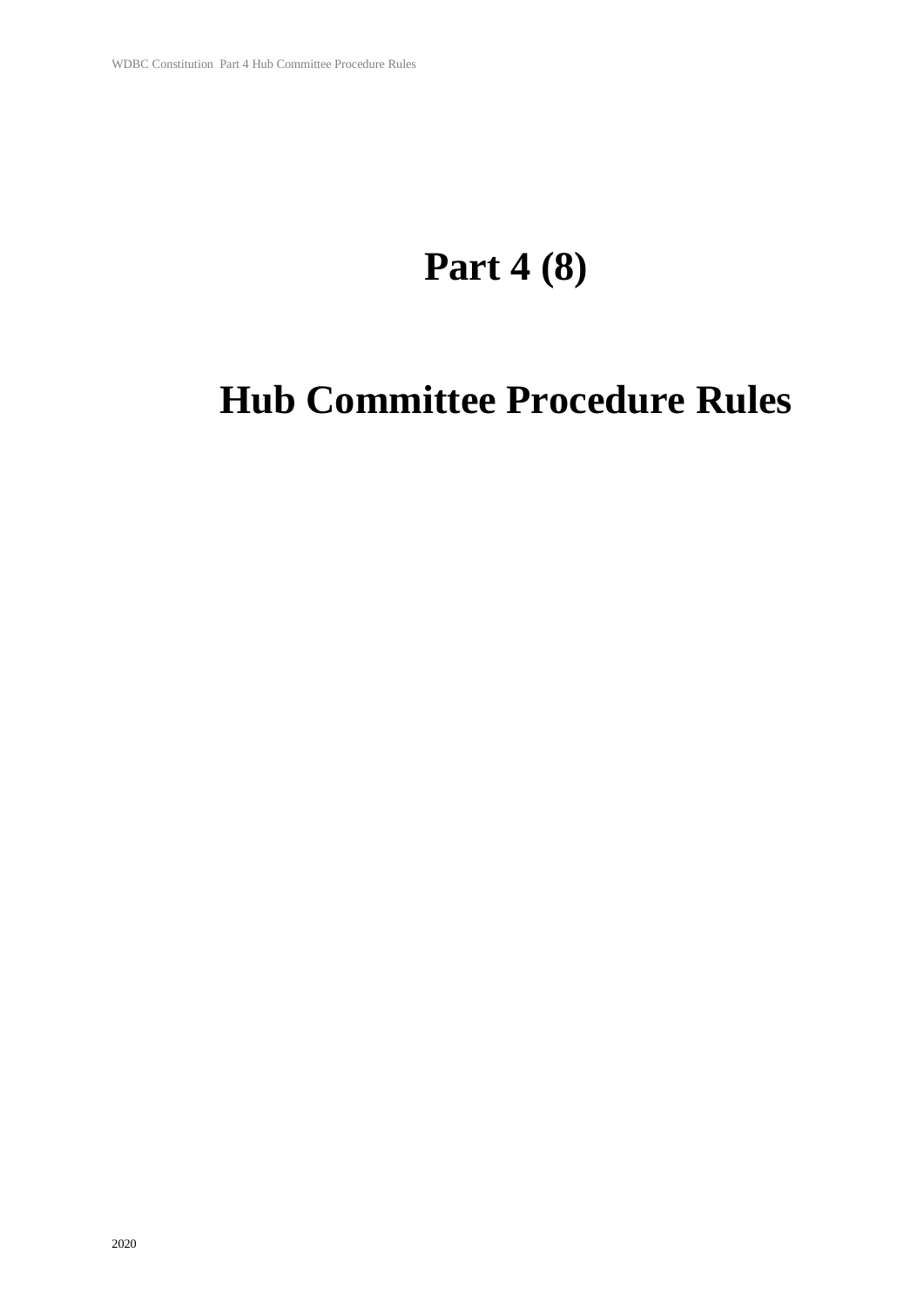# **Hub Committee Procedure Rules**

# **1. HOW DOES THE HUB COMMITTEE OPERATE?**

# **1.1 Who may make Hub Committee decisions?**

1.1.1 The role, form, and composition of the Hub Committee are as laid out in Article 6 of the Council's Constitution.

1.1.2 Hub Committee functions may be discharged, in accordance with the Scheme of Delegation by:

- i) the Hub Committee as a whole;
- ii) an officer; or
- iii) another local authority, whether under joint arrangements or otherwise.
- iv) Conflicts of Interest

1.1.3 Where the Leader of the Council has a conflict of interest this should be dealt with as set out in the Council's Members' Code of Conduct in Part 5 of this Constitution If every Member of the Hub Committee has a conflict of interest then an application for a Dispensation may be applied for (see the Delegation to the Standards Committee in Part 3 of this Constitution).

1.1.4 If the exercise of an Hub Committee function has been delegated to a committee of the Hub Committee, an individual member or an officer, and should a conflict of interest arise, then the function will be exercised in the first instance by the Hub Committee and otherwise as set out in the Council's Members' Code of Conduct in Part 5 of this Constitution.

# **1.2 Hub Committee meetings**

- 1.1.5 The Hub Committee will meet at least 8 times per year.
- 1.1.6 The Head of Paid Service may also call for additional meetings at his or her discretion.
- 1.1.7 The Monitoring Officer and/or the Section 151 Officer may call an additional meeting if either believes it is necessary so to do in order to fulfil their statutory duties.
- 1.1.8 In other circumstances where any of the Head of Paid Service, Section 151 Officer and Monitoring Officer are of the opinion that a meeting of the Hub Committee needs to be called to consider a matter that requires a decision he/she will have the right to call such a meeting.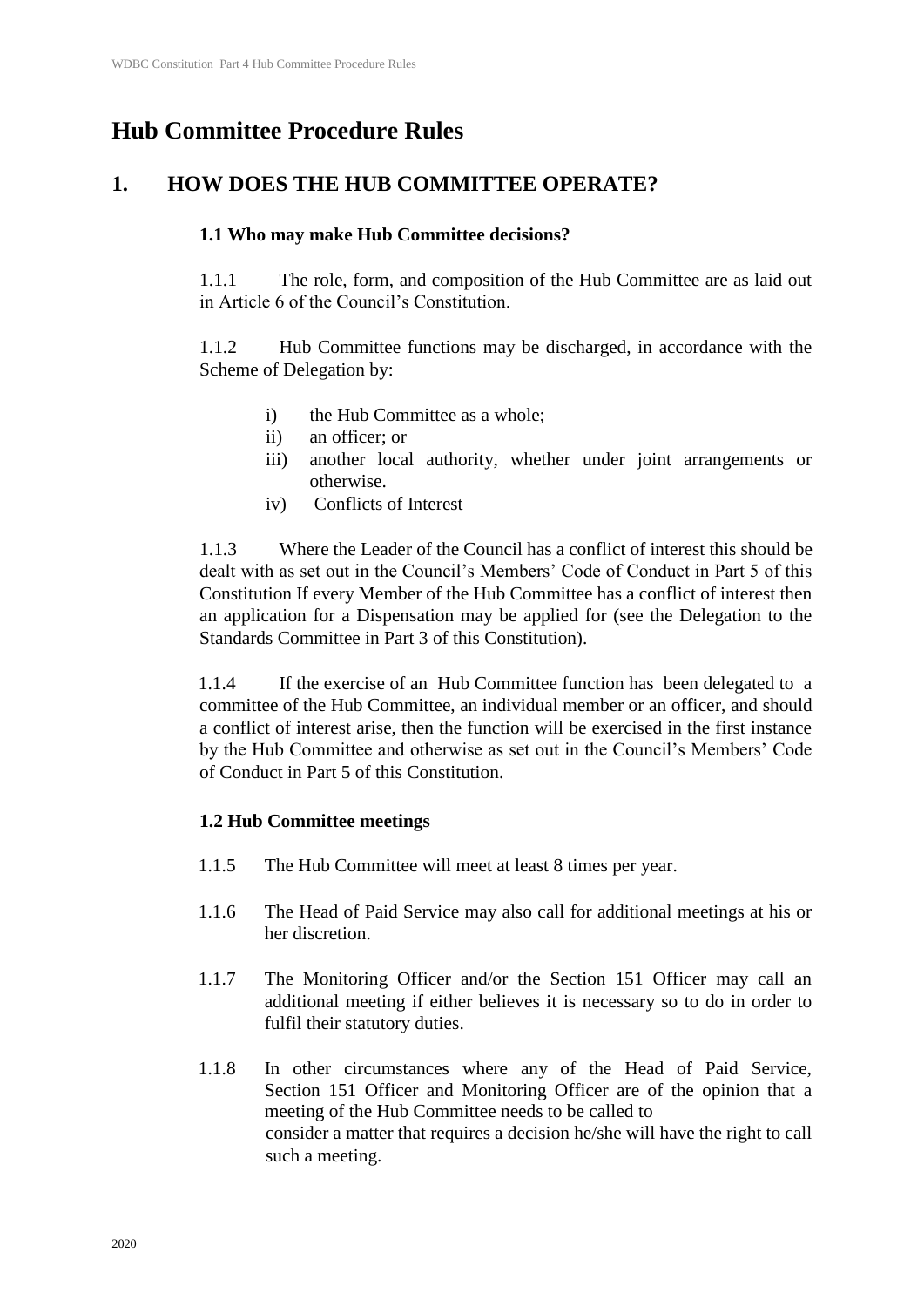1.1.9 The Hub Committee shall meet at the Council's main offices or another location to be agreed by the Leader of the Council.

#### **1.2 Public or private meetings of the Hub Committee?**

- 1.1.10 The Hub Committee and any sub Committee of the Hub Committee will normally meet in public in line with the principles set out in Article 11. The exception will be when considering exempt or confidential items.
- 1.1.11 It may also choose to meet on occasion in informal sessions and those sessions may be in private.

#### **1.3 Quorum**

- 1.1.12 The number of Members of the Hub Committee shall be nine including the Leader of the Council and Deputy Leader of the Council.
- 1.1.13 The quorum for a meeting of the Hub Committee shall be four.
- 1.1.14 The quorum at a meeting of a sub committee of the Hub Committee shall be two members.

#### **1.4 How are decisions to be taken by the Hub Committee?**

- 1.1.15 Decisions which are to be taken by the Hub Committee as a whole will be taken at a meeting convened in accordance with the Access to Information Rules in Part 4 of the Constitution.
- 1.1.16 Where decisions are taken by a Sub Committee of the Hub Committee, the rules applying to Hub Committee decisions taken by them, shall be the same as those applying to those taken by the Hub Committee as a whole.

## 2. **HOW ARE HUB COMMITTEE MEETINGS CONDUCTED?**

#### **2.1 Who presides?**

If the Leader of the Council is present he/she will preside. In his/her absence, then the Deputy Leader of the Council shall preside. In the exceptional circumstances contemplated in paragraph 1.5 (Quorum) then a person appointed to do so by those present at the meeting will preside.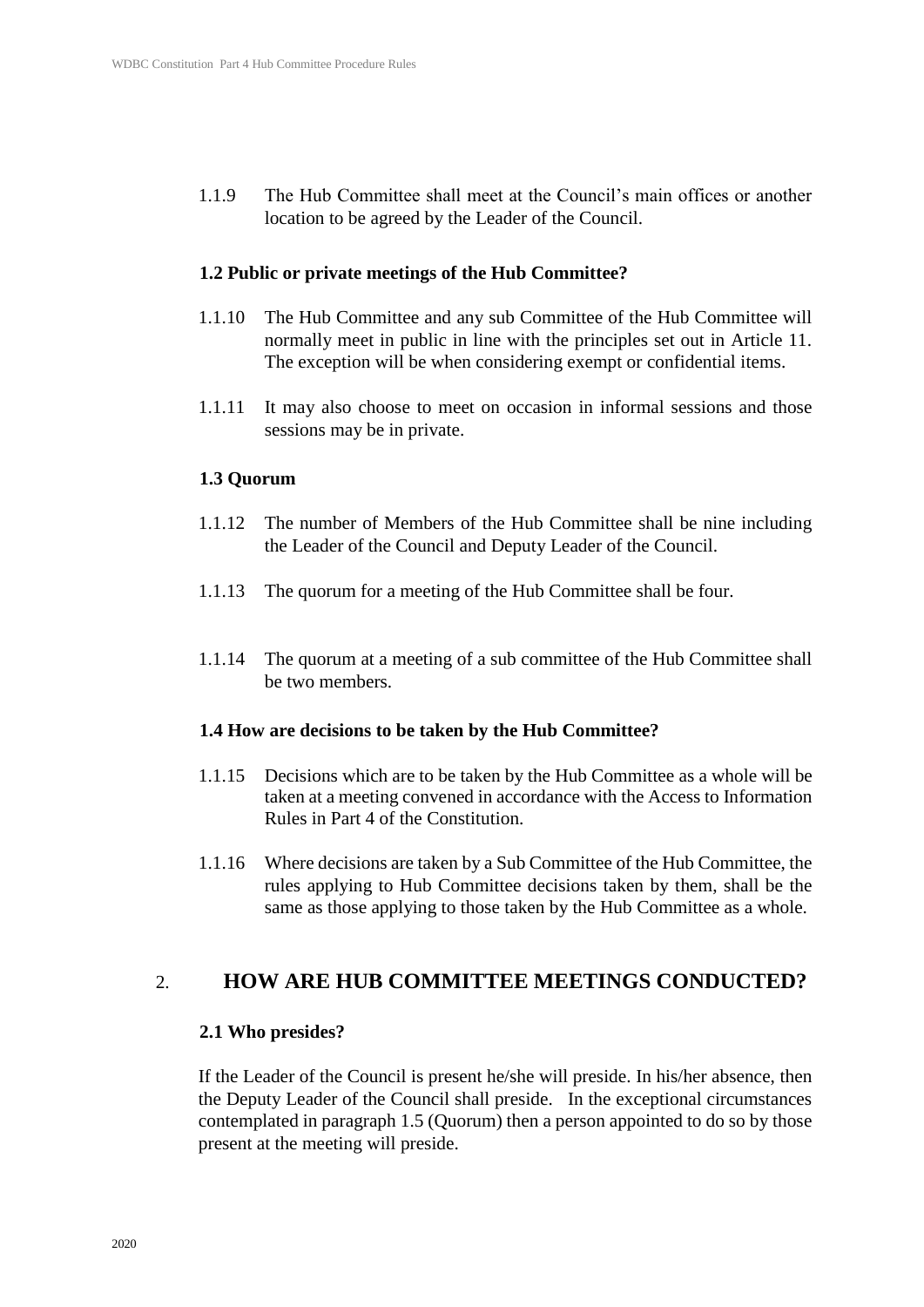## **2.2 Who may attend?**

- 2.1.1 All Borough Councillors can attend meetings of the Hub Committee or a committee of the Hub Committee.
- 2.1.2 The press and public can attend meetings of the Hub Committee or a committee of the Hub Committee subject to the Access to Information Procedure Rules.
- 2.1.3 On occasion the Hub Committee may wish to meet informally for discussion purposes only and those informal sessions may be held in private. Informal sessions will not constitute meetings of the Hub Committee.
- 2.1.4 The Hub Committee will actively encourage wherever possible the involvement of the specific expertise or knowledge of other borough councillors as part of the deliberations of the Hub Committee whether those deliberations are at meetings of the Hub Committee or a committee of the Hub Committee or at informal sessions.

#### **2.3 Who may speak and vote?**

- 2.1.5 All Borough Councillors can attend and speak, subject to adherence to the Council Rules of Debate. Only Hub Committee Members may vote.
- 2.1.6 Members of the public may speak only to ask questions at the start of the meeting in accordance with Article 3 of the Council's Constitution and the guidance currently in place.

#### **2.4 What business?**

At each meeting of the Hub Committee, the following business will be conducted:

i) consideration of the minutes of the last meeting; ii)

- declarations of interest, if any; iii) public questions;
- iv) the Hub Committee Forward Plan
- v) matters referred to the Hub Committee (whether by Overview and Scrutiny or by the Council) for reconsideration by the Hub Committee in accordance with the provisions contained in the Overview and Scrutiny Procedure Rules or the Budget and Policy

Framework Procedure Rules set out in Part 4 of this Constitution; vi) consideration of reports from any non-Hub Committee body of the Council; and

vii) matters set out in the agenda for the meeting.

## **2.5 Consultation**